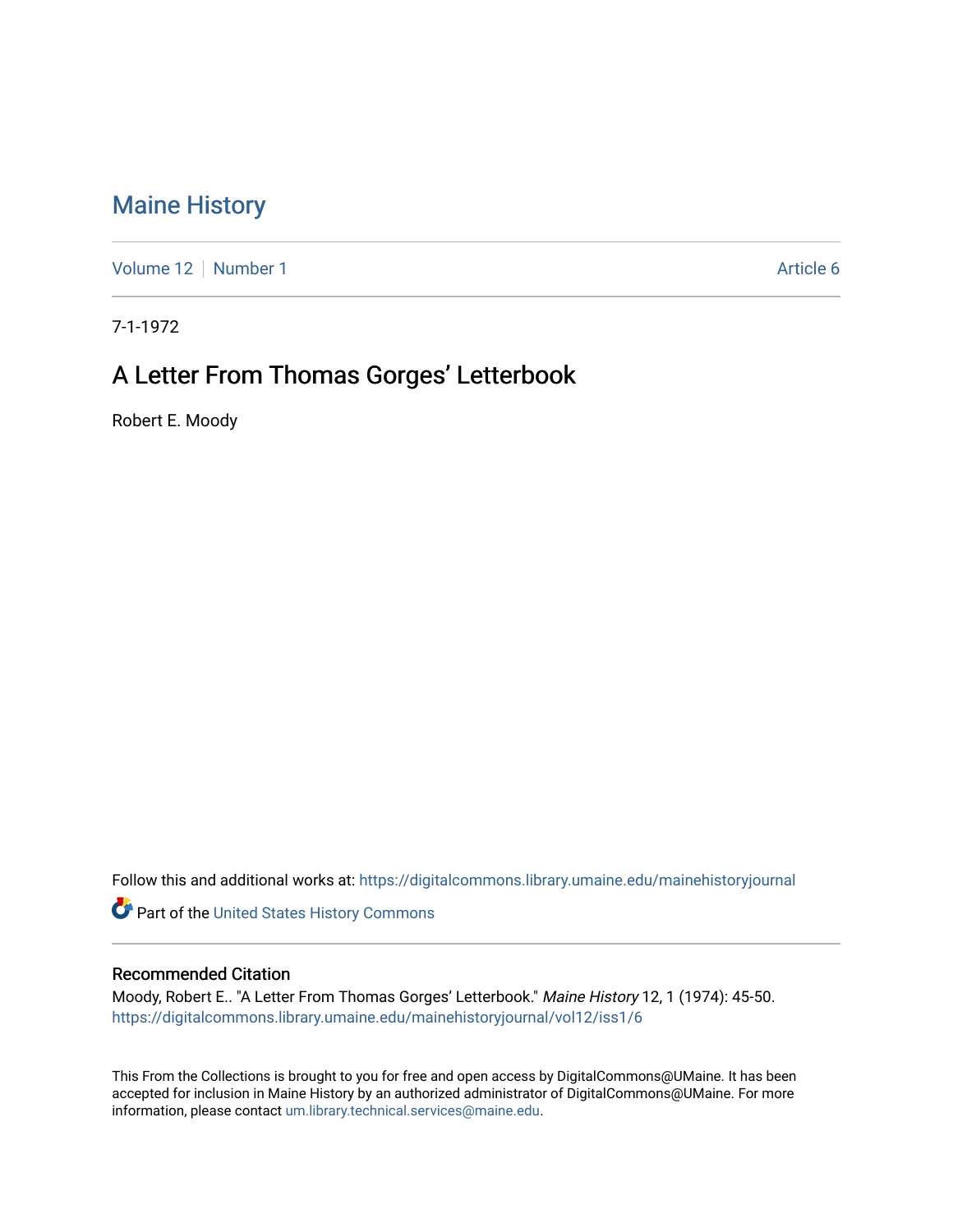When Sir Ferdinando Gorges received his charter for the Province of Maine in 1639, he appointed his young cousin, Thomas Gorges, the son of Henry and Barbara Gorges of Batcombe Farm his deputy-governor. Thomas, aged 22, had Just completed two years at the Inns of Court and could presumably have counted on a prosperous future in the law in London where his greatuncle, Lawrence Hyde, was the King's attorney-general, and his cousin Edward Hyde (later Earl of Clarendon and grandfather of Queen Mary and Queen Ann) had begun his upward way at the English court. How Sir Ferdinando persuaded the young man to abandon such excellent prospects, one can only surmise, but Thomas Gorges' pronounced Puritan convictions may have been the reason for his willingness to brave a career in the environs of the Puritan experiment in New England. He arrived in Boston about the 12th of June 1640 probably on the ship *Desire*, Capt. William Peirce, bringing with him <sup>a</sup> letter from Sir Ferdinando to Governor Winthrop which he presented at the first opportunity. The Governor found him ''sober and well-disposed" and very careful to take advice of our magistrates how to manage his affairs. After <sup>a</sup> few days in Boston, he made his way to Accomenticus (or Agamenticus) where he was to occupy Sir Ferdinando'<sup>s</sup> house built some years before, manage the Lord Proprietor's personal affairs, and<br>establish the government of the new province. His letestablish the government of the new province. ters home while in Boston, sent by the *Desire* on its outward voyage, have apparently not survived, but when settled in his new home, he sat down and wrote <sup>a</sup> letter to his father which he carefully copied into the blank pages of a copybook, some pages of which had already been used for entries in the form of <sup>a</sup> commonplacebook. Some, if not all, of the pages of this and two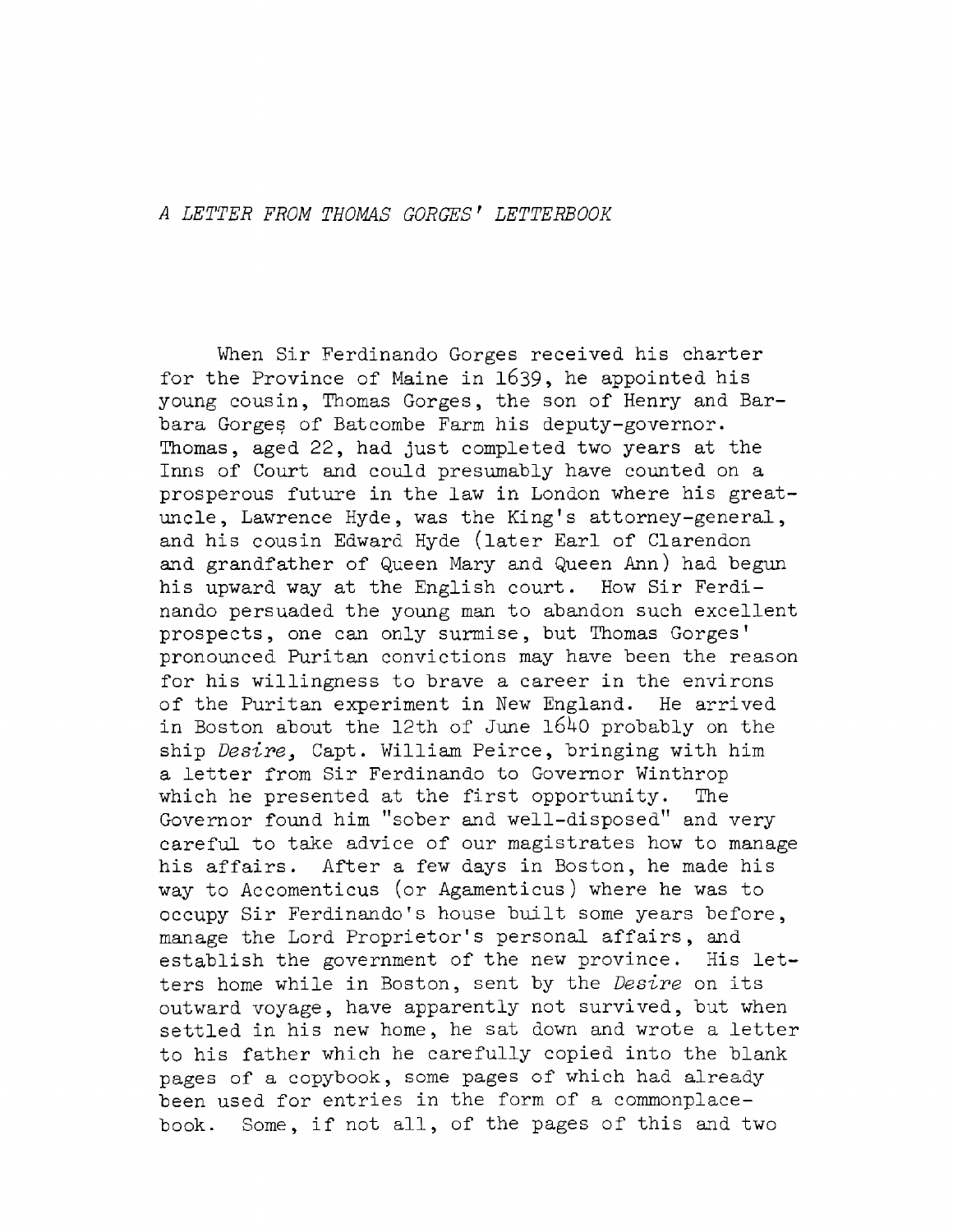or three similar books have survived, in misplaced order, water-stained, tattered, written with a dull quill in <sup>a</sup> miniscule hand which is nearly illegible. The manuscript is in the Exeter City Library, Exeter, Devon, England.

The letter to his father, dated <sup>19</sup> July 1640, was sent by George Luxon (or Luxton) of Biddeford, Master of the ship *Fellowship* of Barnstable, who was yearly in Maine waters. It is printed here as <sup>a</sup> sample of the more than fifty later letters contained in the copybooks. All of them have been transcribed, and except in a few cases, the disarranged pages have been restored to their original order. They await publication when opportunity offers.

> Professor Robert E. Moody Boston, Massachusetts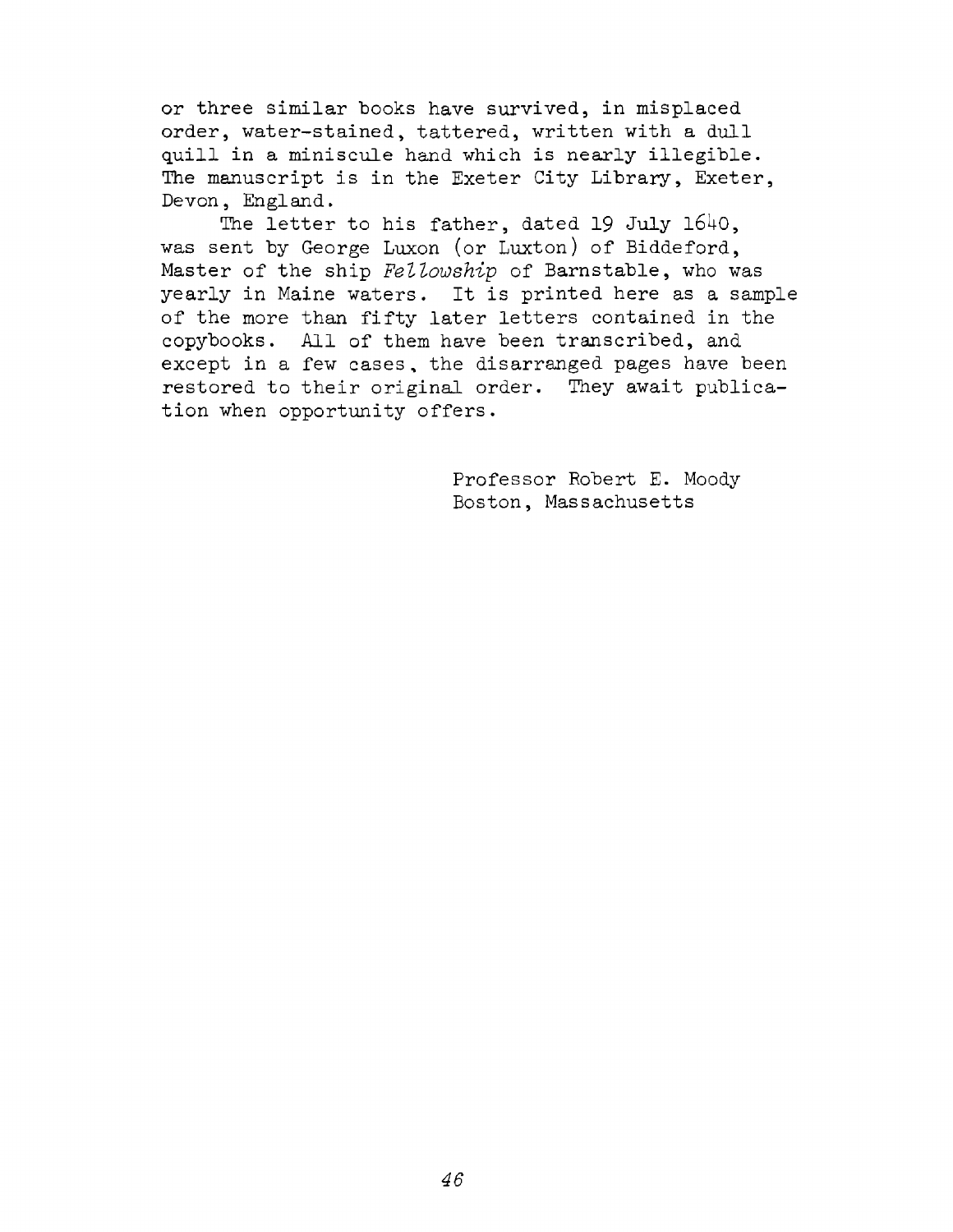*THOMAS GORGES TO HENRY GORGES. 19 JULY 1640*

To my father July 19 1640 Per Luxon

Sir I wrote <sup>a</sup> letter unto you since my arrival dated the [torn] of June. It [crossed out: came] went by that ship called the Desier by the way of London [torn] I certified you [crossed out: the Bay] my passage, the dangers God delivered me from & how I liked the Countrey & the many courtesies I found amonge all sorts of me by that ship. If you command my brother to goe to the Tower wharfe in London, you may, I suppose, speedily returne me <sup>a</sup> lettre. You see, as my duty bindes me, soe I am very unwillinge to loose any opportunity of writinge to you. I have now bin these three weeks at Accomenticus where I was a welcome guest to all sorts of people. I found Sr. Fard: house much like your Barne, only one pretty handsome roome & studdy without glasse windowes which I reserve for myself. For the household stuffe only one crocke, <sup>2</sup> Bedsteads and <sup>a</sup> table board. For his feild without fence, for his miles [mills] (1) without reparation and of cattle only <sup>2</sup> yearlinge and one calf Household stuffe I will shortly provide. In the meanwhile I have use of all the Tenants who with his wife are very godly people & I have a great comfort in there company. I brew beer one day and 'tis good stale beer by the next day and we drinke it till we have mayde an end & then we drinke water till we can get more. This end & then we drinke water till we can get more. we must doe for there are but few vessels. The weather

*Note, Punctuation and capitalization have been supplied. Words within pointed brackets are interlined in the manuscript.*

<sup>1.</sup> Mills for Berwick and York were sent over in the *Pied Cow* in 1634 by Gorges and Mason. The York saw and grist-mills were tidemills.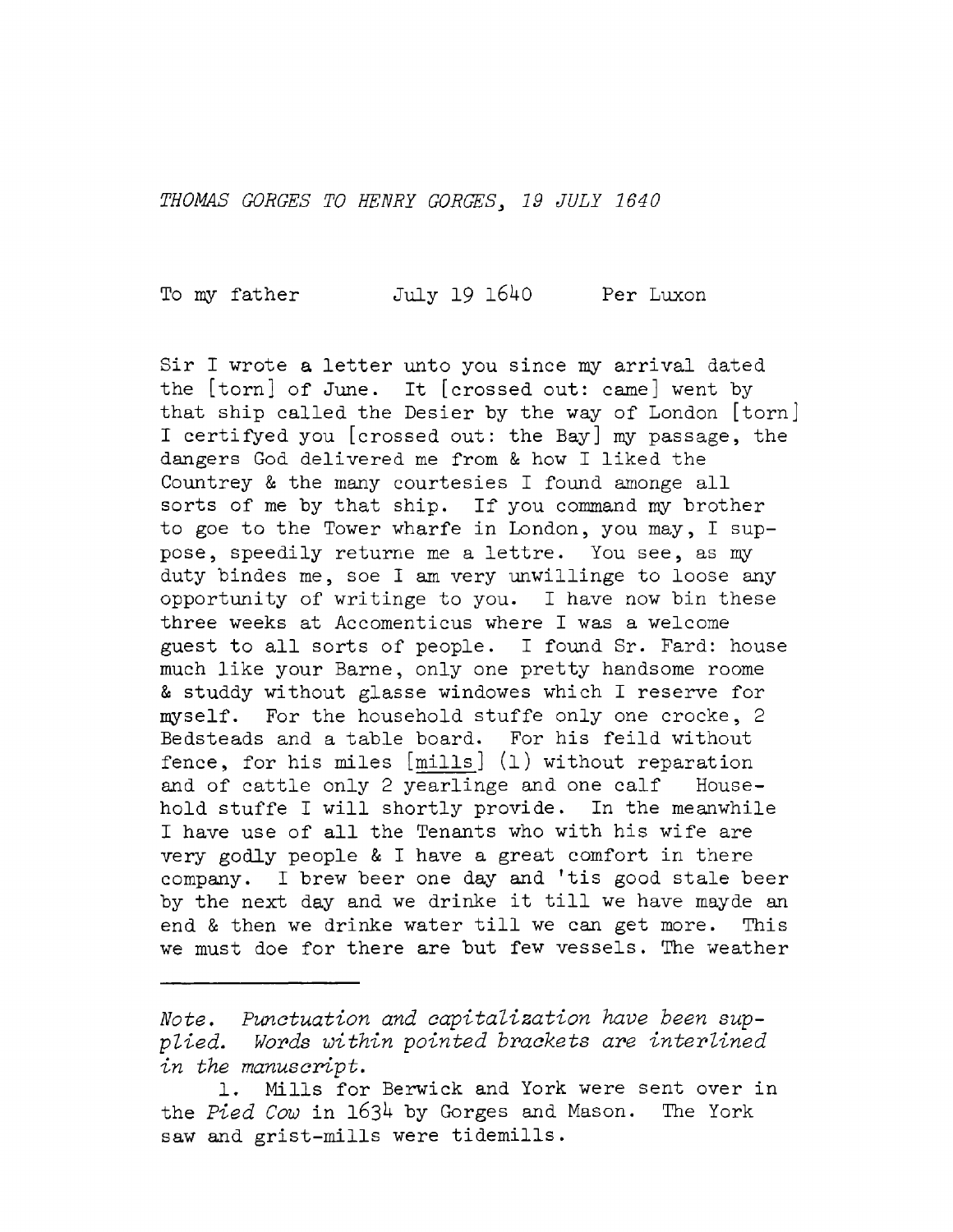is hot that quickly sours it, & likewise I want hops, but now I am makinge <sup>a</sup> seller & have sent to the Bay for hops, so I hope to have all in <sup>a</sup> better order. In the meantime I am better contented than ever I was in England. Hither my diet is beef & pease, butter & cheese, fowl & fish. At winter I intend to get Bacon & poultery soe that I cannot see without good judgment the want of anythinge. Hitherto I have imployed my men about the house, now I intend to set them to mowinge. I expect <sup>10</sup> young beasts (2) every day. And at winter they shall prepare pale to fence the feild which is <sup>7</sup> or <sup>8</sup> acres. For springe, Chris: Rogers (3) I intend to put into the grist mill as soone as I shall have it <sup>a</sup> little repaired, which mill & the saw mill with <sup>a</sup> little cost if they be well mended, as I hope they shall, will bringe in <sup>200</sup> li per an. to Sr. Fard: at the least. As yet he hath but halfe the profit. Likewise the smiths mill will bringe in <sup>a</sup> good round sum, & in the interim he works it & will be every day cominge. Likewise the Rents of the Province will amount to a good round sum in time. Some now pay 10s per an., some 5s, some more, some lesse. At the next Court  $(4)$  we intend to confirm all theyr leases & have exact account of expences [?arrears?]. At my landinge in the Bay [torn] begun in the Province & at my arrival here [2] [torn] brought me all theyr proceedings, & I protest <sup>I</sup> admir'<sup>d</sup> to see so excellent way of orderinge all thinges. They doe it with grand & pety Juries & the officers of <sup>a</sup> court as they do in Ingland & all the fines goe to Sr. Fard:. About  $8$  weeks hence we have a 2d wherin my commission (5) is to be published & Mr. Champernoun & myselfe are to take our oaths,

2. Bought at  $\leq 10$  a head, then a favorable price. But within a short time they could be bought at  $\pounds$  5 a head.

3. This mention of Rogers is three years earlier than the date given in the *Genealogical Dictionary of Maine and New Hampshire.* He was from Cheddar whose parish church the Gorges family of Batcombe Farm attended.

4. At Saco, <sup>8</sup> Sept. 1640. *Province and Court Records of Maine<sup>&</sup>gt;* 1:56.

5. Dated 10 March 1639-40 and brought over by Thomas Gorges. Printed in  $ibid.$ , 1:36-41.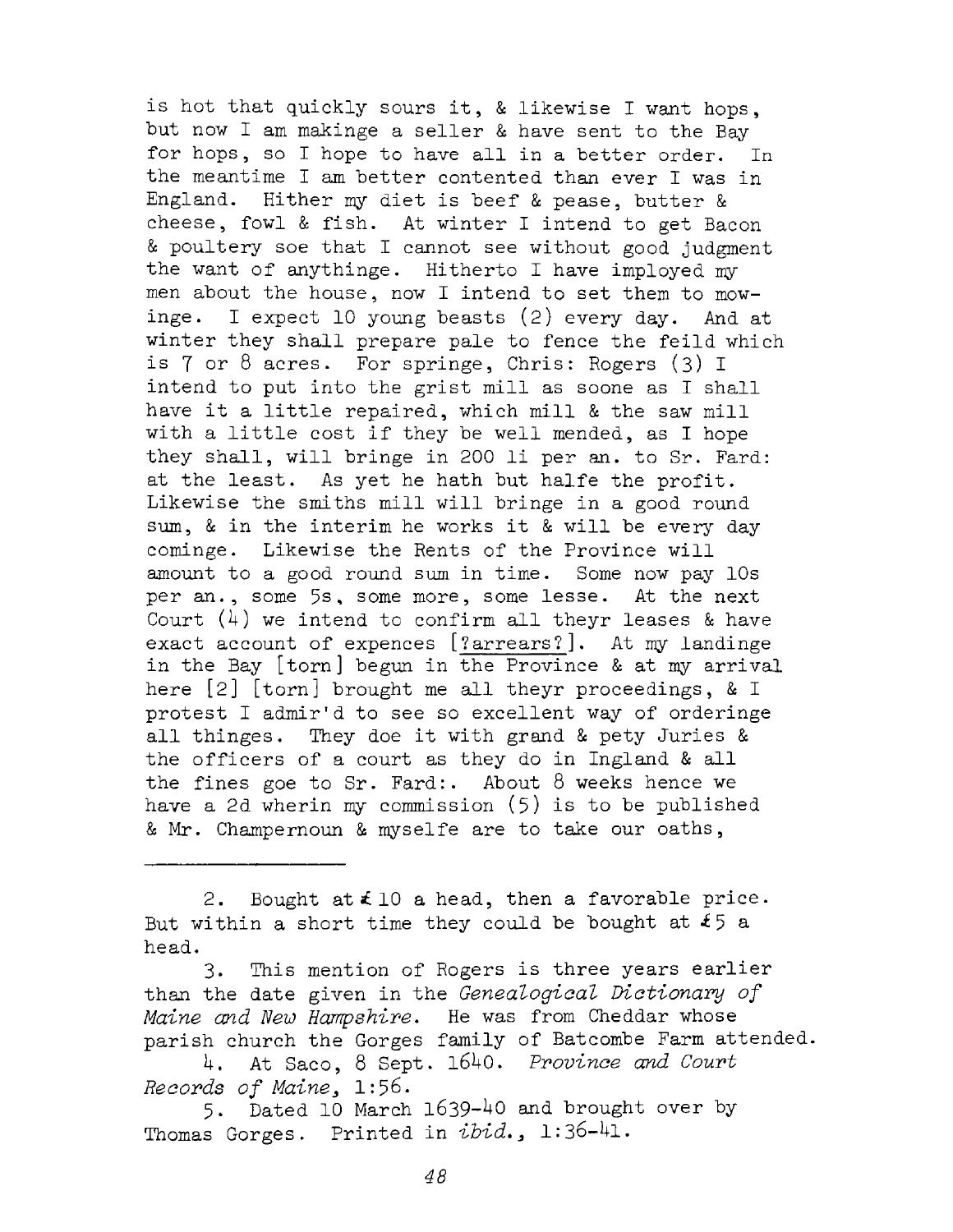*8c* then I intend to have my lease of H000 acres (6) registered, which giuft of Sr. Fard: is not to be contemned for I know what benifit by Gods blessinge accrue of it. I could wish I had my law books I left in England, for I studdy Law & have more  $\zeta$  need to use) of it then ever I had. I will direct you shortly some means for the conveyance of them to me. I pray Sr. intreat God to endow me with a wise heart that my actions may tend to his glory, to the advancement of the church and commonwealth, with a faythful heart towards Sr. Fard: & with a dutiful & obedient heart towards you & my mother, as I hope in God you shall finde. You shall hear from me shortly concerninge my brother. I pray in the mean while let him be with Mr. Bernard  $(7)$  to whom I will shortly write, & for my unckle  $(8)$  I am not resolved on any thinge nor shall as yet. I have sent my sister 2d of the Indians silver as I may call it. Theyr gold is blacke  $& 2a$ penny. I hope in time to be able to send better tokens of my love. The great Sagamour (9) hath bin with me to welcome me to his country. I find them very ingenious men only Ignorant of the true wisdome. I told him I pittied his case that he was soe Ignorant of God. He answered me he knew his great God Tanto, that he lives westward in a great city & feeds uppon pidgeons & they that doe well shall goe to him to the west country, & the naughty men shall go into the east cold country, & with those that dy they bury theyr bows & arrowes, money which they call wanpumpeage & theyr other thinges bee: they [?think? ] they shall have need of it where they goe. Truly I take great delight to discourse with them.  $\zeta$  God has almost

6. The grant was increased to <sup>5000</sup> acres when it was finally granted 4 March  $1641/2$ .

7- Rev. Richard Bernard of Batcombe, now Thomas Gorges' close friend, had years earlier been disowned by Rev. John Robinson, the Separatist, for not entirely leaving the Church of England.

8. His uncle Edward whom he hoped to interest in a fishing and trading venture.

9. Probably Sagamore Thomas Chabinocke of Wells. E. E. Bourne, *History of WelZs and Kennebunk^* pp. 21-22.